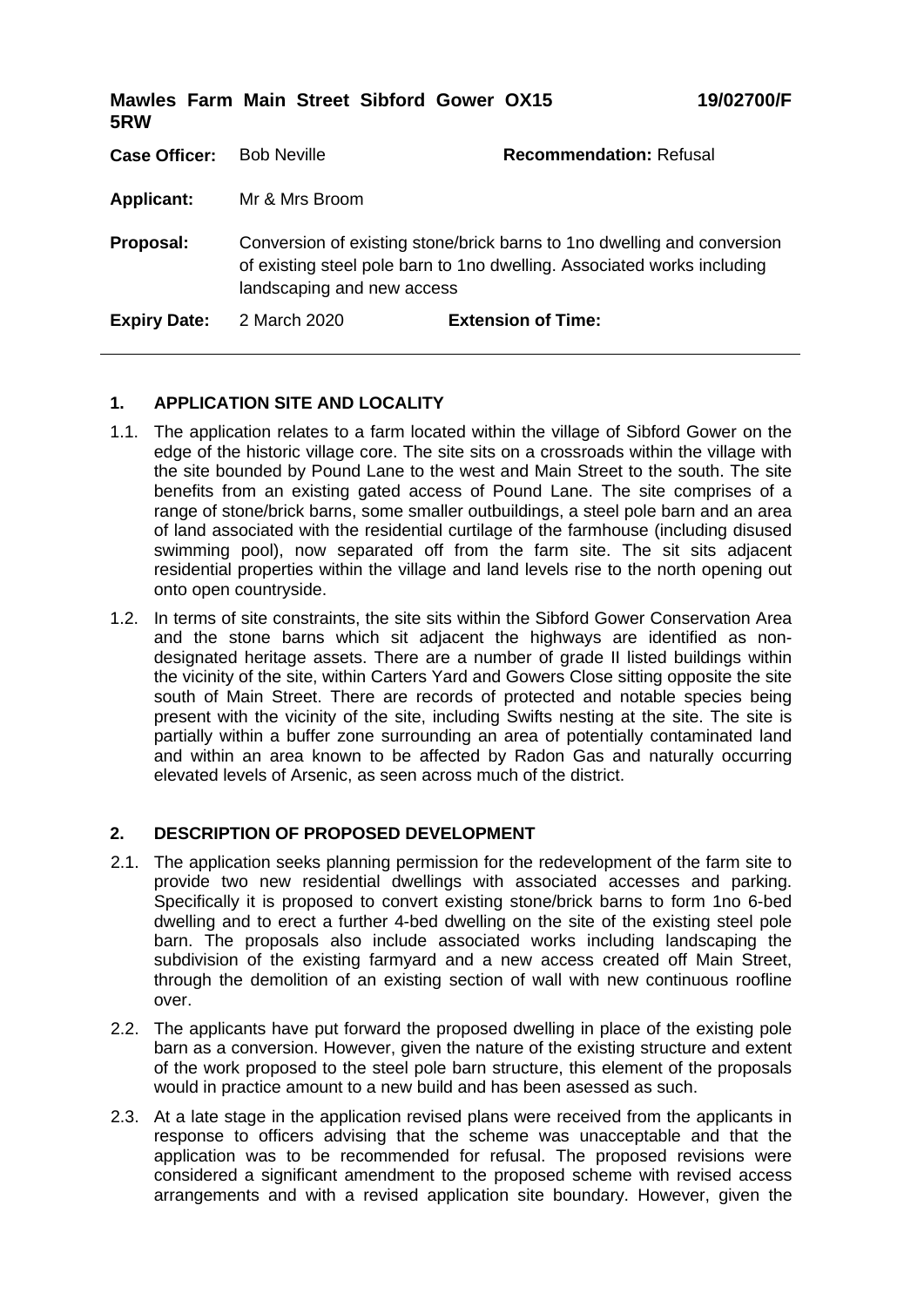extent of the changes and the fact that they did not address one of officers' principal concerns with the application, it was not considered appropriate to accept such amendments in the context of the application and the plans were therefore rejected, with the applicant advised to resubmit a fresh application if they wish the Council to consider such arevised scheme.

2.4. Unfortunately the application has gone beyond its original target, in part to allow the applicants to time consider their options in light of a potential refusal. No extension of time for the determination period has been agreed with the agent.

# **3. RELEVANT PLANNING HISTORY**

3.1. The following planning history is considered relevant to the current proposal:

| <b>Application: CHN.CA.49/94</b> | Application | 4 March 1994 |
|----------------------------------|-------------|--------------|
|                                  | Permitted   |              |

Proposed demolition of existing dilapidated building

| Application: 96/01093/F | Application | 19 August 1996 |
|-------------------------|-------------|----------------|
|                         | Permitted   |                |

Below ground swimming pool in existing garden. Permitted.

| Application: 96/00904/F | Application | 4 October 1996 |
|-------------------------|-------------|----------------|
|                         | Permitted   |                |

Replace existing outbuildings for housing of livestock and storage. Permitted

| Application: 96/01167/CAC | Application | 4 October 1996 |
|---------------------------|-------------|----------------|
|                           | Permitted   |                |

Demolish and replace existing outbuildings for housing of livestock and storage.

# **4. PRE-APPLICATION DISCUSSIONS**

4.1. The following pre-application discussions have taken place with regard to this proposal.

| <b>Application:</b> | Detailed Pre-App | 17 June 2019 |
|---------------------|------------------|--------------|
| 19/00138/PREAPP     | response sent    |              |

Conversion of stone barns to a single dwelling. Replacement of steel pole barn with a second dwelling. Proposals include landscaping and highway access provisions.

4.2. Applicant advised that whilst there was potential support for the principle of redevelopment of the site to provide additional dwelling units, in terms of the general sustainability of the location of the site, there were significant concerns with regards to scheme as submitted in terms of scale, design, residential amenity and highway safety; particularly in relation to the proposed new-build element and its impacts on the character and appearance of the historic farmyard and surrounding conservation area, and the proposed new access onto Main Street; and as a result very unlikely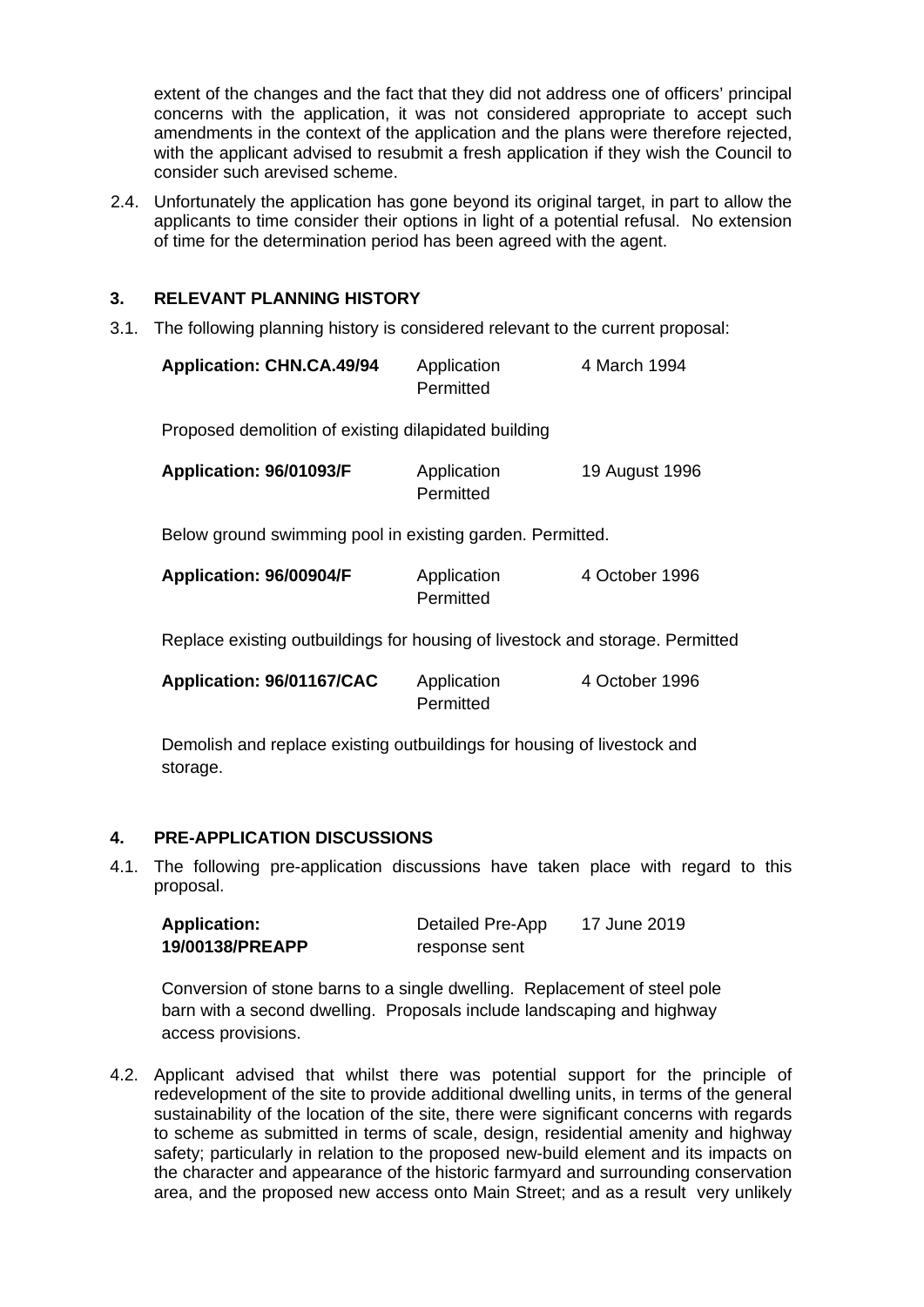that a planning application based on the submitted scheme would be considered favourably. Applicants also advised of ecological issues at the site and the need for appropriate assessment going forward. Report issued 17/06/2019.

### **5. RESPONSE TO PUBLICITY**

- 5.1. This application has been publicised by way of a site notice displayed near the site, by advertisement in the local newspaper, and by letters sent to all properties immediately adjoining the application site that the Council has been able to identify from its records. The final date for comments was **10 February 2020**, although comments received after this date and before finalising this report have also been taken into account.
- 5.2. 20no letters of objection and 6no of support have been received during the application. The comments raised by third parties are summarised as follows:

Objection:

- Highway safety:
	- o Dangerous access with poor visibility onto a narrow, congested street (exacerbated at peak school drop off/collection times), which would conflict with the crossroads/junction and compromise pedestrian safety, including children walking to nearby school.
	- o On-street parking would impact on visibility at the proposed access.
	- o Increased demand for on-street parking.
	- o New access unnecessary.
- Principle of 'converting' the predominately open sided steel portal framed building to a residential dwelling out of keeping with the surroundings and not sympathetic to the context of the surrounding conservation area; design also inappropriate.
- Detrimental impact on the street-scene through loss of historic wall
- Proposals are for large houses. Villages suffer from not having enough small houses in order to have a variety of villagers and help younger people stay and move to villages.

Support:

- Sympathetic redevelopment of the historic site within the village welcomed and would prevent further dilapidation of the site.
- The conversion of the steel barn and surrounding landscaping would help tidy up the interior of the site and improve the farm setting generally and thereby enhance the backdrop to the stone barns.
- The conversion to residential would provide much needed housing within the village centre and a viable long-term use which would help to ensure the preservation of the buildings for future generations.
- Car parking generated by the development proposal is catered for off-street.

General comment:

- Proposed roof materials should be appropriate and not result in noise nuisance at times of heavy rainfall
- 5.3. The comments received can be viewed in full on the Council's website, via the online Planning Register.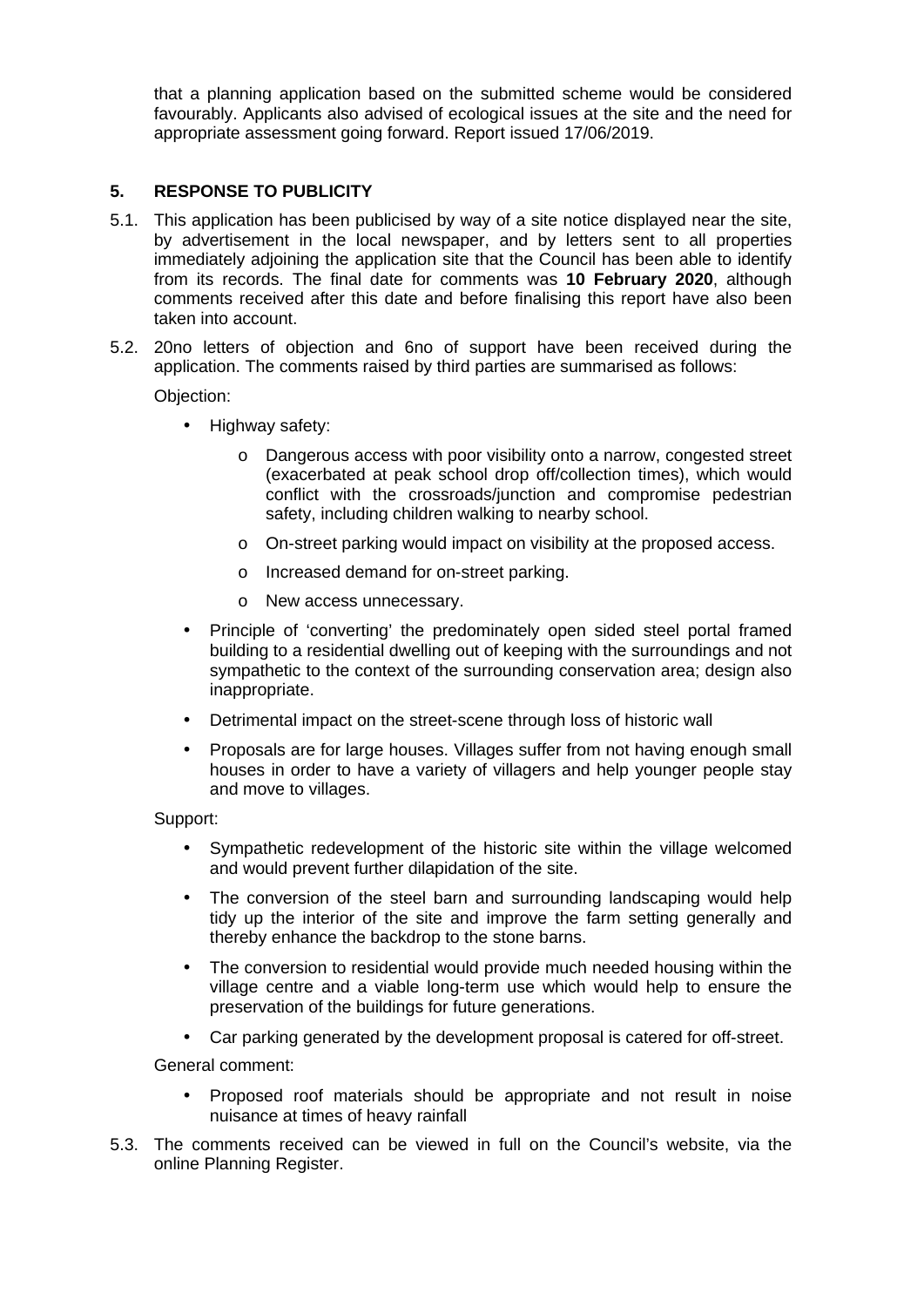### **6. RESPONSE TO CONSULTATION**

6.1. Below is a summary of the consultation responses received at the time of writing this report. Responses are available to view in full on the Council's website, via the online Planning Register.

PARISH/TOWN COUNCIL AND NEIGHBOURHOOD FORUMS

- 6.2. SIBFORD GOWER PARISH COUNCIL: **Strongly objects.** Commenting: '*The material considerations identified have a very negative impact on the community and the character of this important conservation area location, and will significantly and demonstrably outweigh their perceived benefits'.* Further detailed comments in relation to:
	- Issues relating to the separation of the farmhouse from the site and historic significance;
	- The proposed new access onto Main Street:
	- Highway safety issues:
	- The potential for the utilisation of the existing access to serve the proposed development
	- Construction traffic management and safety

### STATUTORY CONSULTEES

6.3. LOCAL HIUGHWAY AUTHORITY (LHA): **No objections subject to conditions** in relation to vision splay protection and parking provision being implemented and retained.

### NON-STATUTORY CONSULTEES

- 6.4. ARCHAEOLOGY: **No objections.**
- 6.5. BUILDING CONTROL: **No objections.** Development would require a building regulations application.
- 6.6. CONSERVATION: No formal comments received, however has verbally confirmed an **objection** to the application considering that the proposed new build replacing the pole barn to be inappropriate in the context of the site and surrounding conservation area.
- 6.7. ECOLOGY: **No objections,** subject to a number of conditions addressing the lack of information within the submission.
- 6.8. ENVIRONMENTAL HEALTH: **No objections** subject to conditions in relation to assessment of potential land contamination and the need for Electrical Vehicle (EV) charging points to be included.

# **7. RELEVANT PLANNING POLICY AND GUIDANCE**

- 7.1. Planning law requires that applications for planning permission must be determined in accordance with the development plan unless material considerations indicate otherwise.
- 7.2. The Cherwell Local Plan 2011-2031 Part 1 was formally adopted by Cherwell District Council on 20th July 2015 and provides the strategic planning policy framework for the District to 2031. The Local Plan 2011-2031 – Part 1 replaced a number of the 'saved' policies of the adopted Cherwell Local Plan 1996 though many of its policies are retained and remain part of the development plan. The relevant planning policies of Cherwell District's statutory Development Plan are set out below:

CHERWELL LOCAL PLAN 2011 - 2031 PART 1 (CLP 2031)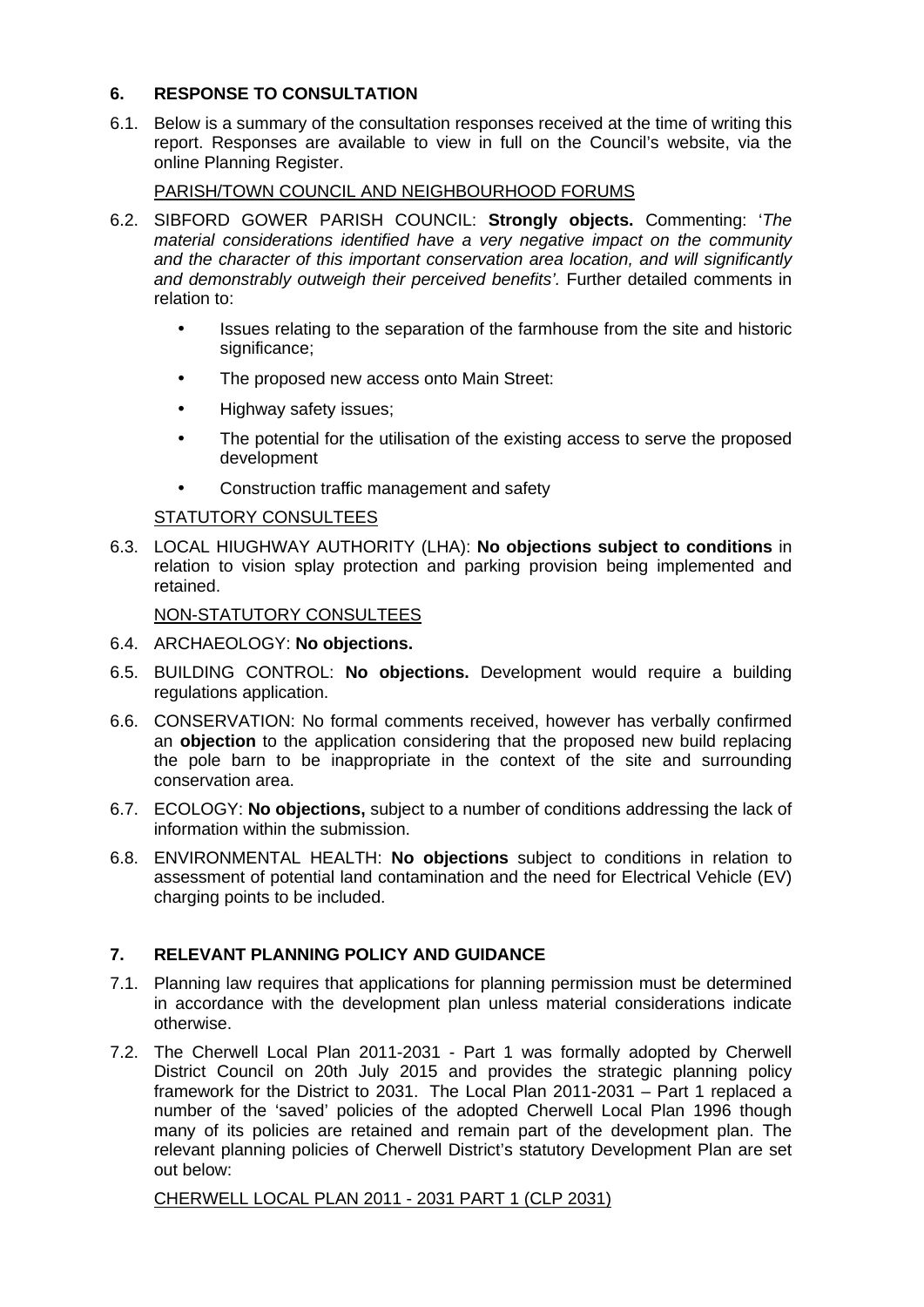- PSD1: Presumption in Favour of Sustainable Development
- SLE4: Improved Transport and Connections
- Villages 1: Village Categorisation
- ESD 1: Mitigating and Adapting to Climate Change
- ESD 3: Sustainable Construction
- ESD 7: Sustainable Drainage Systems (SuDS)
- ESD10: Protection and Enhancement of Biodiversity and the Natural **Environment**
- ESD 13: Local Landscape Protection and Enhancement
- ESD 15: The Character of the built and historic environment

### CHERWELL LOCAL PLAN 1996 SAVED POLICIES (CLP 1996)

- C23: Retention of features contributing to character or appearance of a conservation area
- C28: Layout, design and external appearance of new development
- C30: Design of new residential development
- H21: Conversion of buildings within settlements
- ENV1: Development likely to cause detrimental levels of pollution
- ENV12: Development on contaminated land
- 7.3. Other Material Planning Considerations
	- National Planning Policy Framework (NPPF)
	- Planning Practice Guidance (PPG)
	- Sibford Ferris, Sibford Gower and Burdrop Conservation Area Appraisal 2012 (CAA)
	- Cherwell Residential Design Guide (2018) (CRDG)
	- Cherwell Council Home Extensions and Alterations Design Guide (2007)

### **8. APPRAISAL**

- 8.1. The key issues for consideration in this case are:
	- Principle of development
	- Design, and impact on the character of the area; including the impact on Heritage Assets
	- Residential amenity
	- Highway safety
	- Ecology and Biodiversity

### *Principle of development:*

8.1. The NPPF's key objective is to support the achievement of sustainable development through the planning system; recognising the need to secure gains in the overarching objectives (economic, social and environmental). In respect of new residential development there is a requirement for the provision of new housing of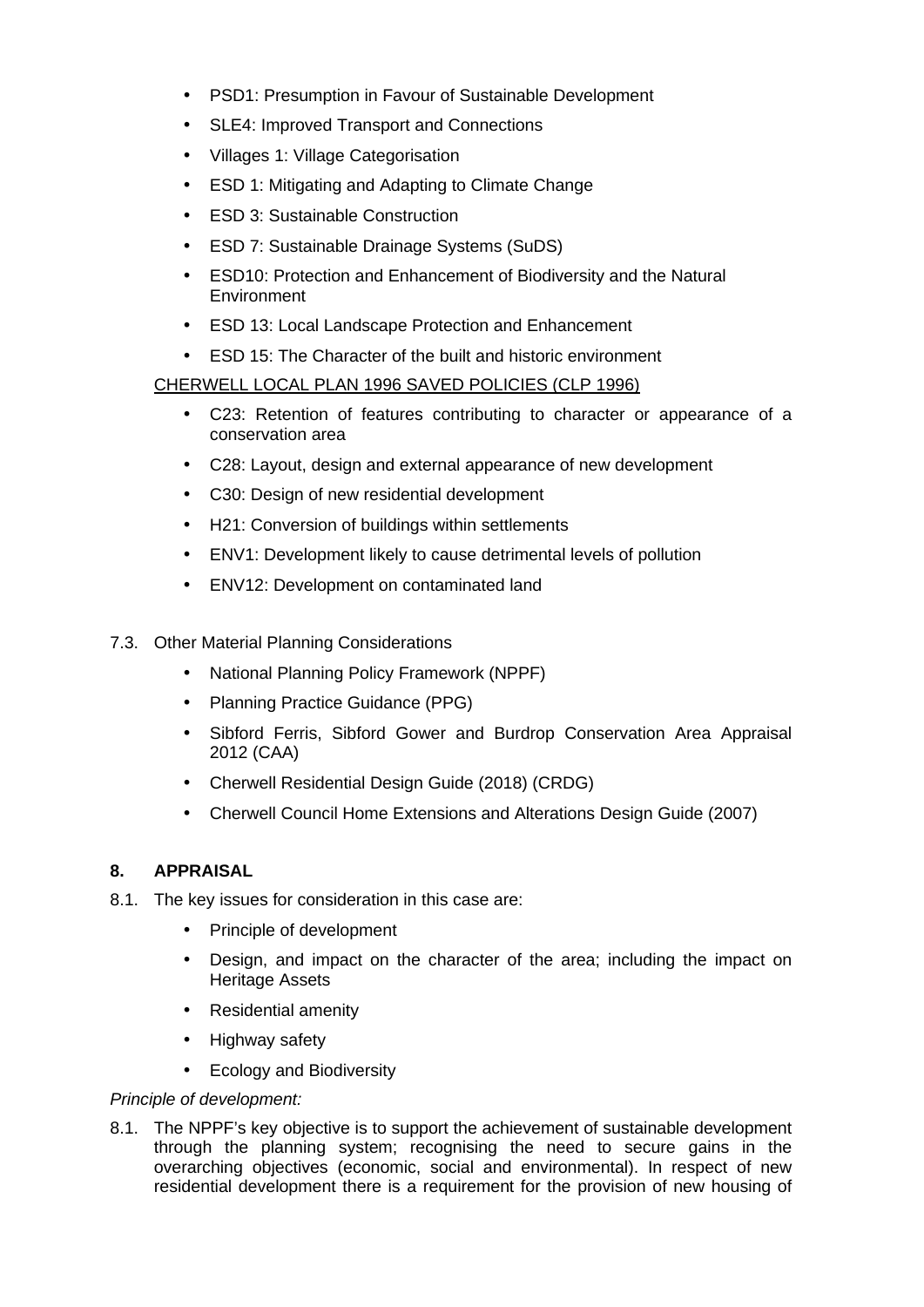the right type in the right location at the right time, and that development should also contribute to protecting and enhancing our natural, built and historic environment, as well as fostering a well-designed and safe built environment (Para. 8). These aims are echoed within the policies of the CLP 2031 which looks to support sustainable development.

- 8.2. Policy PSD1 contained within the CLP 2031 echoes the NPPF's requirements for 'sustainable development' and that planning applications that accord with the policies in the Local Plan (or other part of the statutory Development Plan) will be approved without delay unless material considerations indicate otherwise.
- 8.3. The NPPF does not change the statutory status of the development plan as the starting point for decision making. Proposed development that conflicts with the Local Plan should be refused unless other material considerations indicate otherwise (Para. 12).
- 8.4. Cherwell District Council can demonstrate a 4.6-year supply of deliverable housing sites (i.e. less than the 5-year supply required in the NPPF). Notwithstanding this, the Written Ministerial Statement of 12th September 2018 provides for a temporary change to housing land supply policies as they apply in Oxfordshire. Until the adoption of the Joint Statutory Spatial Plan, the Oxfordshire Authorities are required to demonstrate a 3-year supply of deliverable housing sites (as well as meeting their requirements in respect of the Housing Delivery Test). As such, policies for determining the application are only to be considered out of date (in accordance with paragraph 11d – footnote 7 of the NPPF) where a 3-year supply of deliverable sites cannot be demonstrated. A 3-year supply can be demonstrated in this case and so the presumption in favour of sustainable development, as advised by the NPPF, will need to be applied in this context.
- 8.5. Policy Villages 1 of the CLP 2031 provides a framework for housing growth in the rural areas of the district and groups villages into three separate categories (A, B and C). Sibford Gower is recognised as a Category A village, considered to be one of the most sustainable villages within the district given its services and facilities. Within category A villages new residential development will be considered for the conversion of non-residential buildings, infilling and minor development within the built-up area of the settlement.
- 8.6. Saved Policy H21 of the CLP 1996 further indicates policy support for the conversion of suitable buildings to residential use within settlements, subject to the conversion not being detrimental to the special character and interest of a building of architectural and historic significance; and further that in all instances proposals will be subject to the other policies in the Development Plan.
- 8.7. As noted above the site is located within a Category A settlement, where new residential development within the built form of the village will be acceptable in principle.
- 8.8. The existing stone/brick-built barns are considered capable of conversion and in this respect the principle of their conversion is acceptable under the provisions of saved Policy H21 of the CLP 1996, seen as an appropriate conversion and re-use of existing buildings within the built-up limits of the village.
- 8.9. The new build element of the proposals could be considered minor development within the built-up limits of the village. The supporting text to Policy Villages 1 (Para. 262) sets out the criteria for considering whether proposals would constitute acceptable minor development and in the context of this application this would include:
	- the size of the village and the level of service provision
	- the site's context within the existing built environment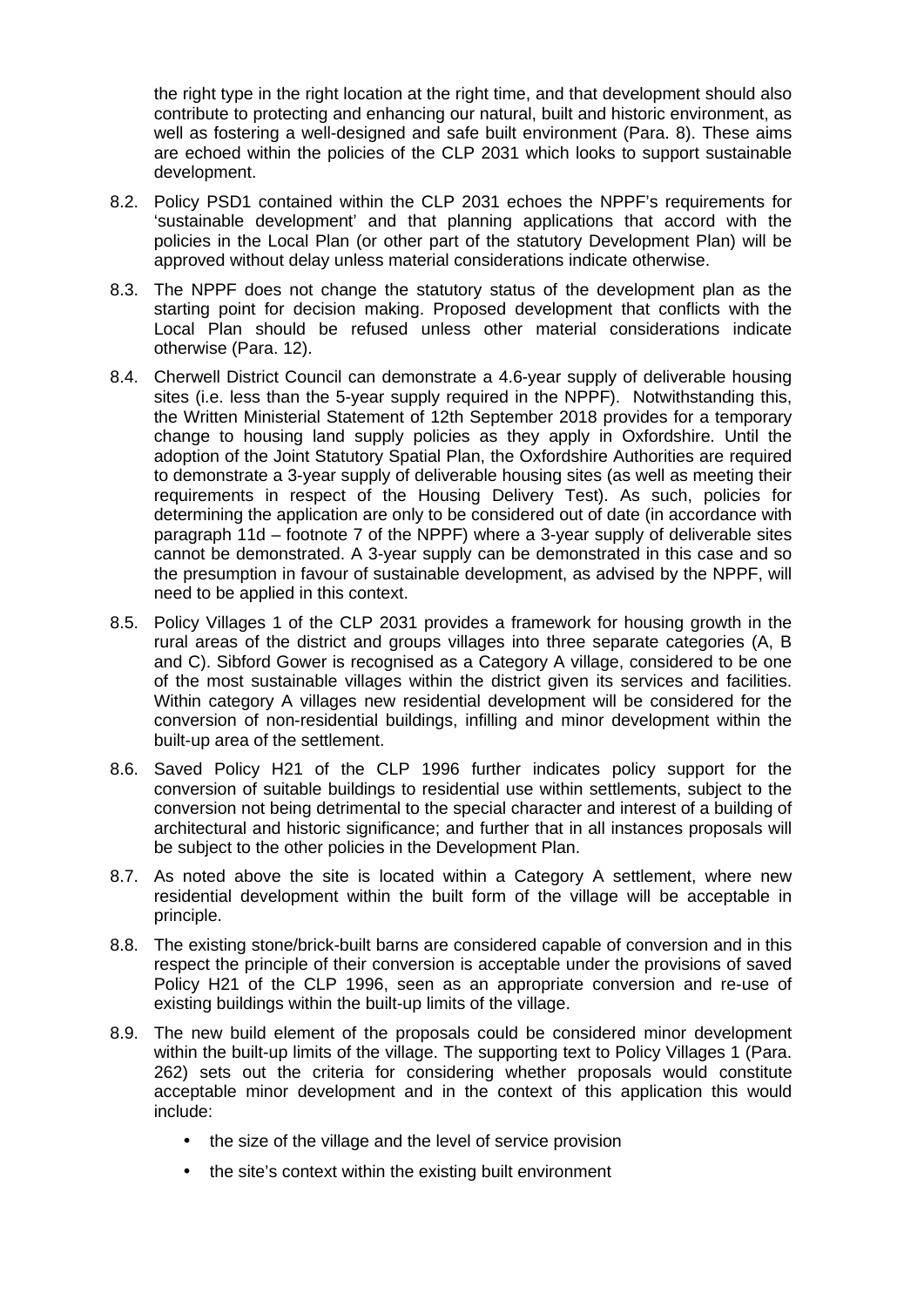- whether it is in keeping with the character and form of the village
- 8.10. The new build element of the proposals is considered acceptable in terms of the general sustainability of the location of the site, that is, in terms of accessibility and access to services and community facilities.
- 8.11. However, there are significant concerns in relation to the siting, scale and design of the proposed dwelling, the impact on the character and appearance of the site and surrounding historic built environment discussed further below, that result in the proposals being considered unacceptable in principle.

*Design, and impact on the character of the area; including the impact on Heritage Assets:*

- 8.12. The Government attaches great importance to the design of the built environment within the NPPF. Good design is a key aspect of sustainable development, is indivisible from good planning, and should contribute positively to making places better for people. These aims are also echoed within Policy ESD15 of the CLP 2031 which looks to promote and support development of a high standard which contributes positively to an area's character and identity by creating or reinforcing local distinctiveness.
- 8.13. Saved Policy C28 of the CLP 1996 states that control will be exercised over all new development to ensure that standards of layout, design and external appearance are sympathetic to the character of the context of that development. Further, saved Policy C30 of CLP1996 states control will be exercised to ensure that all new housing development is compatible with the appearance, character, layout, scale and density of existing dwellings in the vicinity.
- 8.14. Policy ESD 13 of the CLP states that development will be expected to respect and enhance local landscape character, securing appropriate mitigation where damage to local landscape character cannot be avoided. Further that development that causes harm or visual intrusion into the open countryside would not be supported.
- 8.15. Whilst the site does not contain any listed buildings it is within the Sibford Ferris, Sibford Gower and Burdrop Conservation Area, which was designated as such in 1985, and is considered to be of local importance and significance contributing to the edge of village setting and surrounding conservation area. Conservation areas are designated by the Council under Section 69 of the Planning (Listed Buildings and Conservation Areas) Act 1990; with the aim being to manage new development within such areas to ensure that the character or appearance of the Conservation Area, and the special architectural or historic interest which it may possess, is preserved and where possible enhanced.
- 8.16. Further, Section 72(1) of the Planning (Listed Buildings and Conservation Areas) Act 1990 (as amended) states that: *'in carrying out its functions as the Local Planning Authority in respect of development in a conservation area: special attention shall be paid to the desirability of preserving or enhancing the character or appearance of that area'*. The emphasis being on ensuring that the historic and architectural significance of the Heritage Asset is not harmed. Therefore, significant weight must be given to these matters in the assessment of any such planning application.
- 8.17. The general settlement pattern and character of Sibford Gower is described within the Sibfords and Burdrop Conservation Area Appraisal (CAA). The stone barns within the site, and the contribution they make to the surrounding area, and in particular the street-scene, are noted within the Sibfords and Burdrop Conservation Area Appraisal (CAA); the buildings are considered non-designated heritage assets. The CAA notes the character of the immediate area of the site particularly referencing the contribution of the barns and boundaries at Mawles Farm, stating: *'The crossroads is very tightly defined with a strong building line to the north west and Mawles Farm/ Carters Yard abutting the highway'.*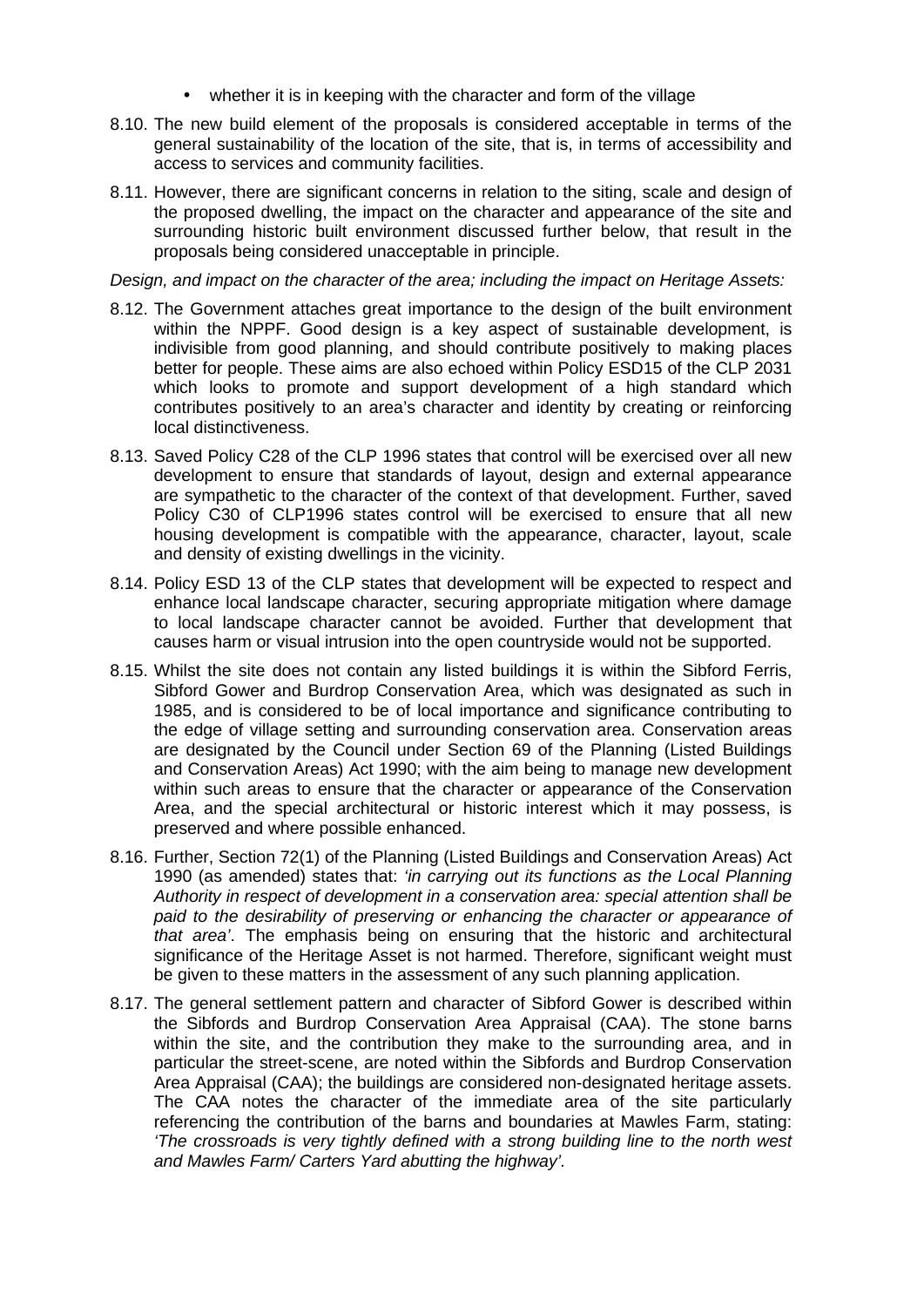- 8.18. The site is in a highly prominent location, sitting on the crossroads of the village and, within the Conservation Area and boundaries of Mawles Farm, contains significant features which positively contribute to the overall character and appearance of the conservation area and street-scene setting. Whilst there has been further development since the original appraisal document was produced, it is considered that the general character of the village has been retained in this location, and this is reflected in the latest CAA document produced in 2012.
- 8.19. The proposals include the removal of approximately an 8m section of the ~2.7m high boundary wall along Main Street. Whilst it appears that the wall did not originally form part of the adjacent barn, it is a historic feature which has formed part of the character of the street-scene in this location, and along with properties to the north gives a strong sense of enclosure along Main Street. The removal of this section of wall would cause significant and demonstrable harm to the character of the street-scene, affecting not only the character of the site, but also the wider setting of this part of the Conservation Area and the setting of adjacent grade II listed buildings.
- 8.20. Saved Policy C23 states *'that there will be a presumption in favour of retaining buildings, walls, trees or other features which make a positive contribution to the character or appearance of a conservation area'*. As demonstrated in the late submission of revised plans there is an alternative solution for a new access to serve the development that would not require the loss of the section of boundary wall along Main Street and as such in officers consider the loss of the wall is not justified given the impact that it would have on the character and appearance of the site and wider setting.
- 8.21. Notwithstanding the above, the general principle of the conversion of the stone barns is supported on the basis that it would secure a long-term use for the buildings. In respect of the barn conversion the proposals include minimal intervention to the external fabric of the building on the outward facing elevations on the site and subject to appropriate materials and construction would not result in any significant detrimental impacts on the character of the area.
- 8.22. The proposed new build element is based on the scale and form of the existing pole barn and whilst described by the applicants as a conversion would require such significant works that it would constitute development tantamount to new build.
- 8.23. The scale, form and appearance of the existing pole barn structure was considered acceptable as a functional structure supporting and ancillary to the operational needs of the working farm. Aside from that it is considered there is no architectural merit to the structure, being somewhat incongruous in appearance in the context of the rest of the site. It is a more modern, transient addition and not part of the more historic context of the working farm. Whilst the form of the existing structure was and is considered acceptable for its functional purposes i.e. for agricultural use, and that specific use justified a structure of its scale, form and siting, it is considered that the same justification does not exist for a permanent building of the same scale, form and siting.
- 8.24. The proposals employ a somewhat contemporary approach to the new build element, utilising natural stone and timber cladding for the external walls under a standing seam metal roof. The design, including numerous large openings, and choice materials would be in stark contrast to the proposed more traditional stone barns, and would not integrate well with the rest of site or reflect or reinforce its character. Further it is considered that the proposed building would be overly dominant in comparison to the smaller stone barns and would significantly change the character and hierarchy of the buildings within the site.
- 8.25. Overall the scheme is considered to cause significant and demonstrable harm to the character and appearance of site as a non-designated heritage asset and its setting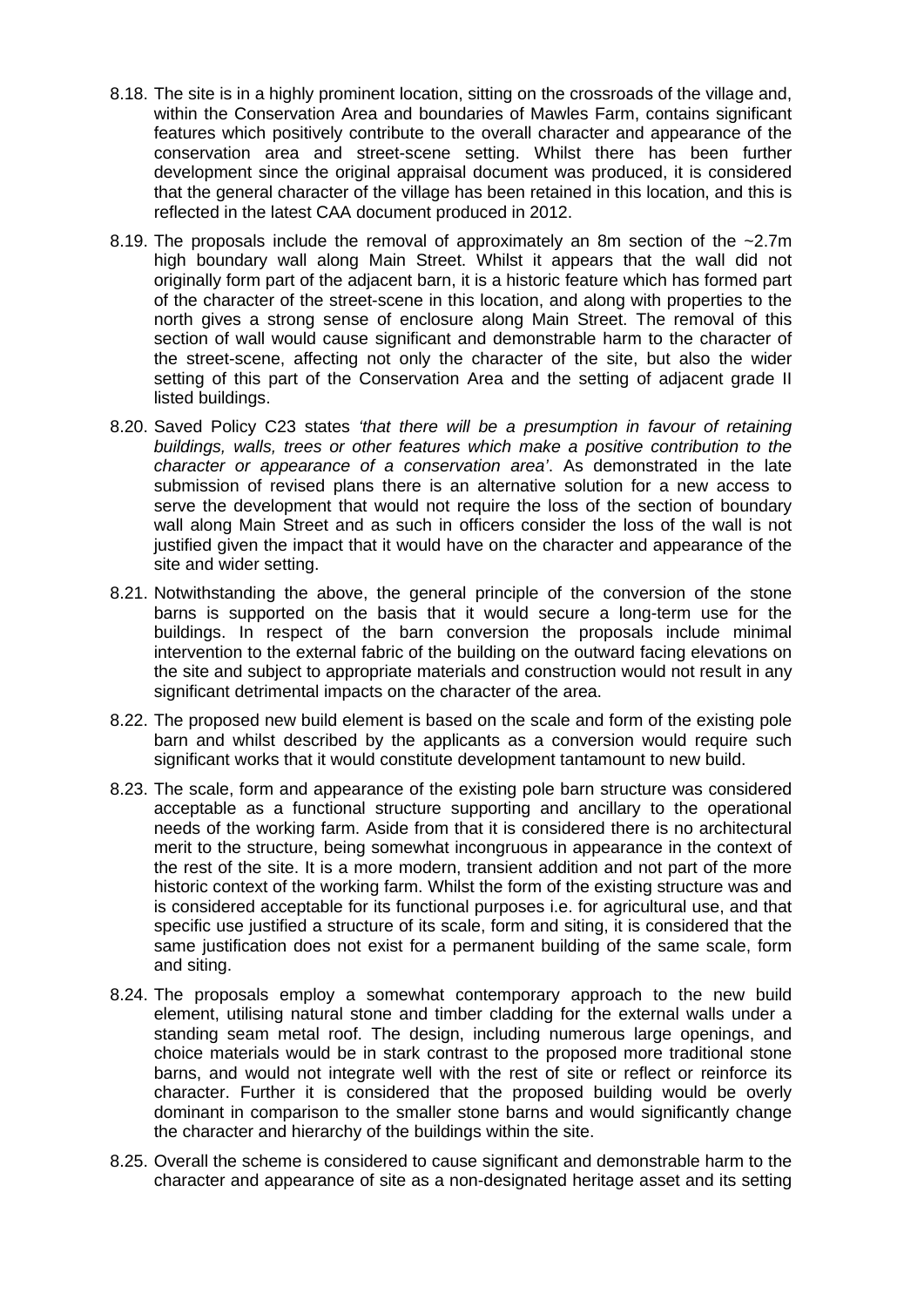within the surrounding conservation area, and further to the setting of adjacent grade II listed buildings; this level of harm is considered 'less than substantial'.

- 8.26. The NPPF (Para. 196) states that: *Where a development proposal will lead to less than substantial harm to the significance of a designated heritage asset, this harm should be weighed against the public benefits of the proposal including, where appropriate, securing its optimum viable use.* Further at Para. 197: *The effect of an application on the significance of a non-designated heritage asset should be taken into account in determining the application. In weighing applications that directly or indirectly affect non-designated heritage assets, a balanced judgement will be required having regard to the scale of any harm or loss and the significance of the heritage asset.*
- 8.27. In undertaking this balancing exercise officers consider that there are clearly benefits in providing additional housing and bringing the buildings back into an active reuse. However, in this instance it is considered that these benefits would not outweigh the environmental harm identified above and that the proposals are therefore unacceptable in this regard.

#### *Residential amenity:*

- 8.28. Paragraph 127 of the NPPF advises that planning should always seek to secure high quality design *that 'create places that are safe, inclusive and accessible and which promote health and well-being, with a high standard of amenity for existing and future users and where crime and disorder, and the fear of crime, do not undermine the quality of life or community cohesion and resilience'*. Further at Para. 180 of the need that planning policies and decisions should also ensure that new development is appropriate for its location taking into account the likely effects (including cumulative effects) of pollution on health, living conditions and the natural environment, as well as the potential sensitivity of the site or the wider area to impacts that could arise from the development.
- 8.29. Policy C30 of the CLP 1996 requires that a development must provide standards of amenity and privacy acceptable to the Local Planning Authority. These provisions are echoed in Policy ESD15 of the CLP 2031 which states that: *'new development proposals should consider amenity of both existing and future development, including matters of privacy, outlook, natural lighting, ventilation and indoor and outdoor space'*.
- 8.30. The proposals would provide two units of residential accommodation, which also includes external private amenity space. The proposals would provide for a good standard of living for any potential future occupants and could be considered acceptable in this regard.
- 8.31. Neither the existing barns to be converted or the new build element would introduce any significant opportunities for the direct over-looking of neighbouring properties and further that the scale of the built form would not significantly increase the proposals are unlikely to result in any loss of light or outlook from the current situation. Given the context of the site, the nature of the development and its relationship with surrounding properties it is considered that the proposed development would not result in any significant detrimental impacts on the amenity of neighbouring residential properties and are therefore considered acceptable in this regard.

#### *Highway safety:*

- 8.32. The NPPF (Para. 108) advises that in assessing specific applications for development, it should be ensured that:
	- *appropriate opportunities to promote sustainable transport modes can be – or have been – taken up, given the type of development and its location;*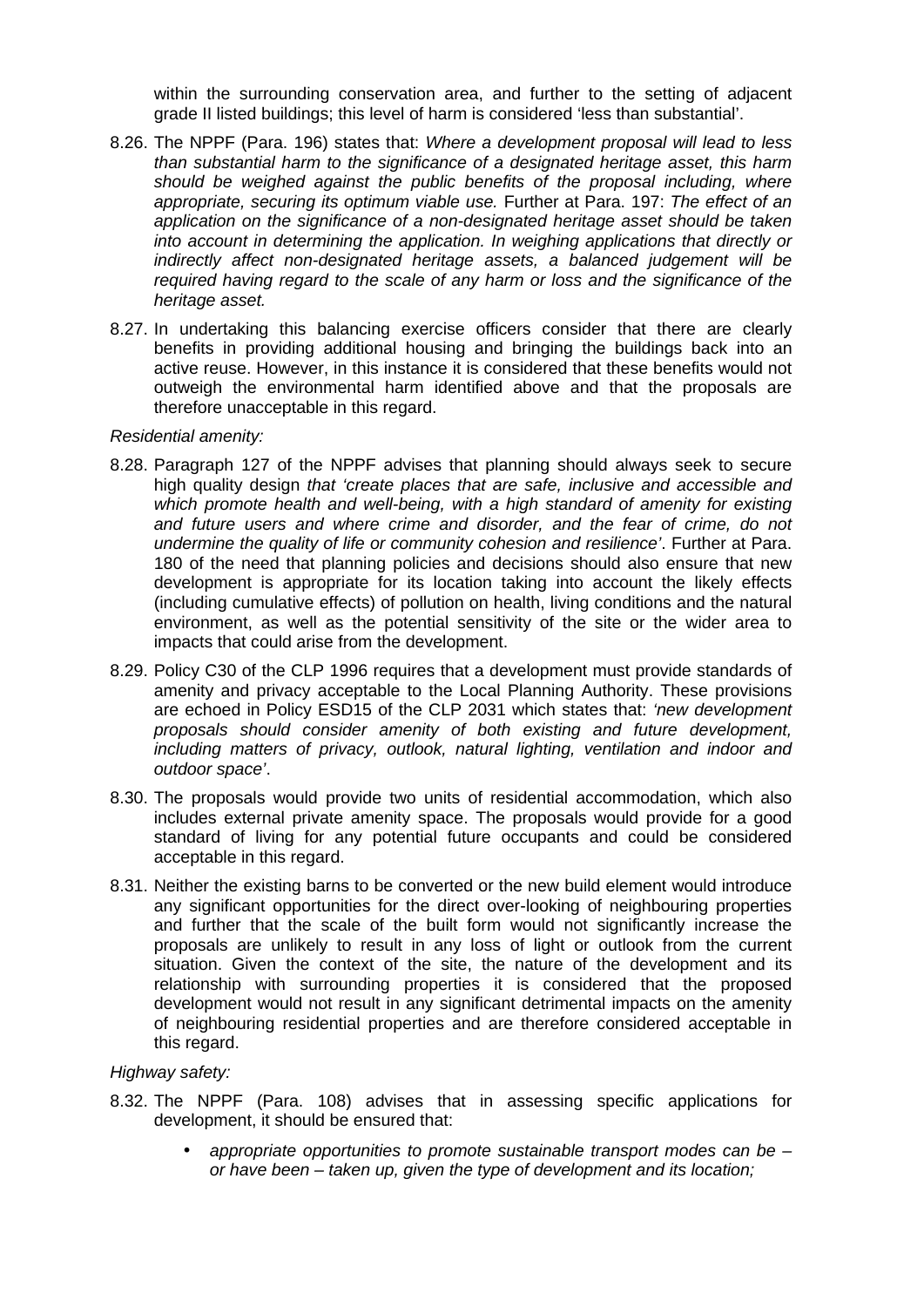- *safe and suitable access to the site can be achieved for all users; and*
- *any significant impacts from the development on the transport network (in terms of capacity and congestion), or on highway safety, can be cost effectively mitigated to an acceptable degree.*
- 8.33. Both Policies ESD15 and SLE4 of the CLP 2031 reflect the provisions and aims of the NPPF. Policy ESD15 of the CLP 2031 states that: *"New development proposals should be designed to deliver high quality safe, attractive, durable and healthy places to live and work. Development of all scales should be designed to improve the quality and appearance of an area and the way it functions";* whilst Policy SLE4 states that: *"All development where reasonable to do so, should facilitate the use of sustainable modes of transport (and) development which is not suitable for the*  roads that serve the development and which have a severe traffic impact will not be *supported".*
- 8.34. The LHA has assessed the proposals and raises no objections subject to conditions ensuring the maintenance of vision splays at the access onto Pound Lane and that the parking layout shown on the submitted plans is implemented and maintained going forward.
- 8.35. The majority of third party objections and in part those from the Parish Council relate to the safety of the proposed new access onto Main Street this being a narrow road which is very busy and subject to significant on-street parking particularly at peak times during school drop off/collection times. The LHA has reviewed these concerns and maintains its position as to the overall acceptability of the scheme in terms of highway safety.
- 8.36. The proposals would utilise an existing access off Pound Lane and also create a new access of Main Street. Subject to the vision splays being maintained on the access off Pound Lane, this access is considered appropriate by LHA in terms of its geometry and visibility.
- 8.37. The proposed new access off Main Street again has been assessed by the LHA and is considered acceptable in terms of its geometry and visibility. The proposed new access would reduce the available space for on-street parking with the removal of approximately 8m of wall between the gable end of the existing barn and the adjacent the dwelling's cable end. The LHA advises that whilst 8m of wall is proposed to be removed, the actual access proposed is approximately half the width, and that the remaining gaps therefore provide vehicles egressing intervisibility for pedestrians who may be on the footway.
- 8.38. In respect of the congestion experienced at school pick up and drop off times, this only occurs approximately around the times the school opens and closes for students, as such this is a relatively short period of time during the average school day. Further, schools do not operate every day of the year. Thus it would be unreasonable to object to this proposal only on the grounds of an impact (if any) the development would have on the drop off and collection of children to the school.
- 8.39. The proposals are considered to provide an appropriate level of on-site parking provision for the level of accommodation proposed.
- 8.40. Comment is also made by objectors with regards to the loss of the parking for the existing farmhouse. Officers acknowledge this is a material consideration. The proposals would result in the development of the site over which the occupiers of the farmhouse have historically gained access to off-road parking, and the proposals do not provide for off-road parking for the farmhouse. That said, (1) the farmhouse has already been separated off from the wider farm site and at the time of the application was in the process of being sold, (2) there is no condition on any existing planning permission requiring the provision of off-road parking for the farmhouse i.e. this separation has been undertaken without the need for planning permission and does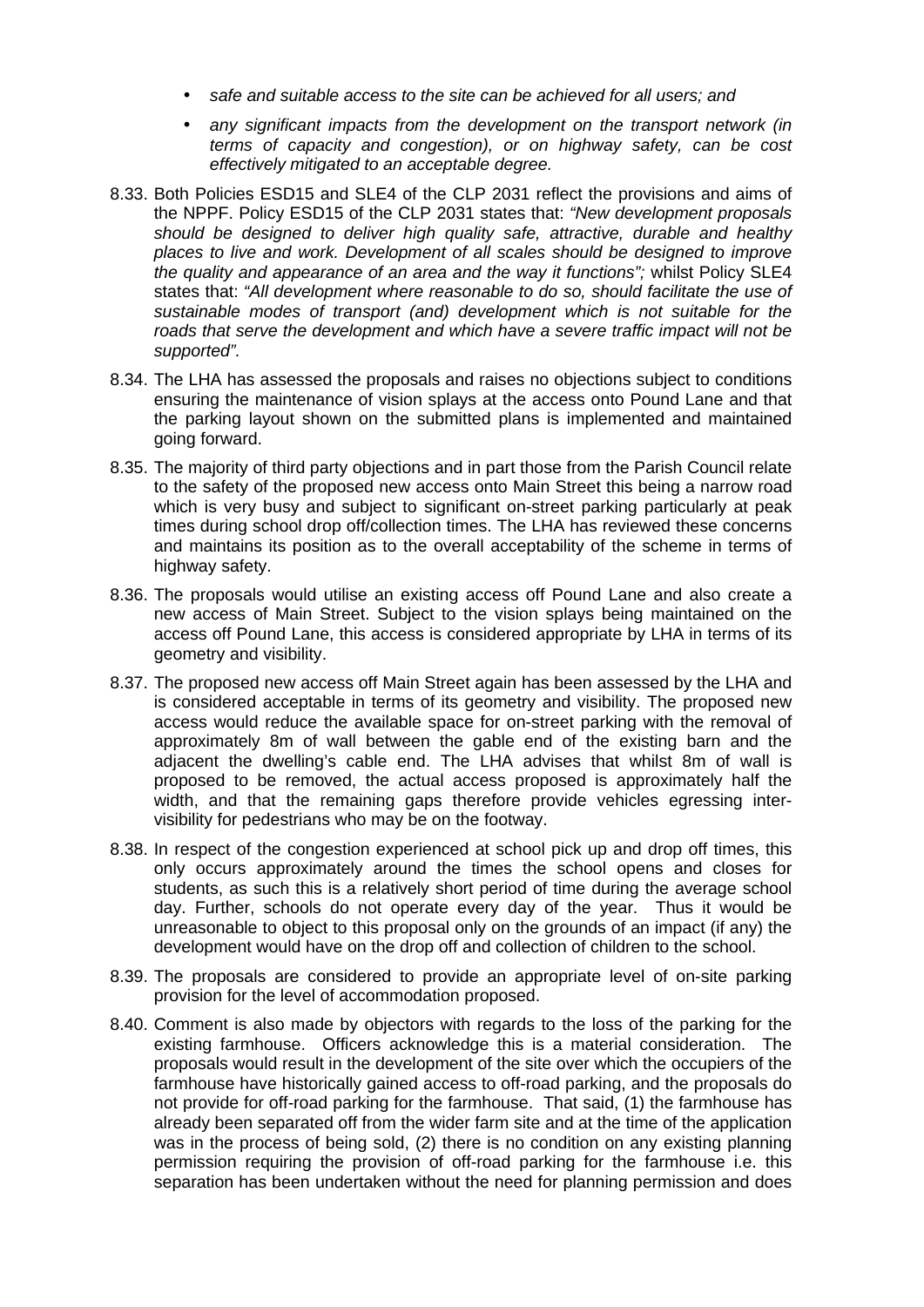not form part of the current application, and (3) the proposed layout leaves open the possibility that the farmhouse could be re-provided with off-road parking in the future.

- 8.41. Whilst officers note the concerns of both the local residents and the Parish Council in terms of potential impacts on highway safety, pedestrians and vehicles alike, in light of the above and noting the LHA raises no objection, and subject to conditions, officers would conclude that the proposals are acceptable in highway safety terms.
- 8.42. In light of the lack of any objection from the LHA it is considered that a reason to refuse the application on highway safety grounds could not be sustained should such be later appealed.
- 8.43. It is considered that notwithstanding the objections raised above that the LHA's requirements could be secured by appropriate conditions, were the Council be minded to approve the application, to ensure that the proposals would be acceptable in terms of highway safety.

#### *Ecology and Biodiversity:*

- 8.44. The Conservation of Habitats and Species Regulations 2017 consolidate the Conservation of Habitats and Species Regulations 2010 with subsequent amendments. The Regulations transpose European Council Directive 92/43/EEC, on the conservation of natural habitats and of wild fauna and flora (EC Habitats Directive), into national law. They also transpose elements of the EU Wild Birds Directive in England and Wales. The Regulations provide for the designation and protection of 'European sites', the protection of 'European protected species', and the adaptation of planning and other controls for the protection of European Sites.
- 8.45. Under the Regulations, competent authorities i.e. any Minister, government department, public body, or person holding public office, have a general duty, in the exercise of any of their functions, to have regard to the EC Habitats Directive and Wild Birds Directive.
- 8.46. The Regulations provide for the control of potentially damaging operations, whereby consent from the country agency may only be granted once it has been shown through appropriate assessment that the proposed operation will not adversely affect the integrity of the site. In instances where damage could occur, the appropriate Minister may, if necessary, make special nature conservation orders, prohibiting any person from carrying out the operation. However, an operation may proceed where it is or forms part of a plan or project with no alternative solutions, which must be carried out for reasons of overriding public interest.
- 8.47. The Regulations make it an offence (subject to exceptions) to deliberately capture, kill, disturb, or trade in the animals listed in Schedule 2, or pick, collect, cut, uproot, destroy, or trade in the plants listed in Schedule 4. However, these actions can be made lawful through the granting of licenses by the appropriate authorities by meeting the requirements of the 3 strict legal derogation tests:
	- 1. Is the development needed to preserve public health or public safety or other imperative reasons of overriding public interest including those of a social or economic nature and beneficial consequences of primary importance for the environment?
	- 2. That there is no satisfactory alternative.
	- 3. That the action authorised will not be detrimental to the maintenance of the population of the species concerned at a favourable conservation status in their natural range.
- 8.48. The Regulations require competent authorities to consider or review planning permission, applied for or granted, affecting a European site, and, subject to certain exceptions, restrict or revoke permission where the integrity of the site would be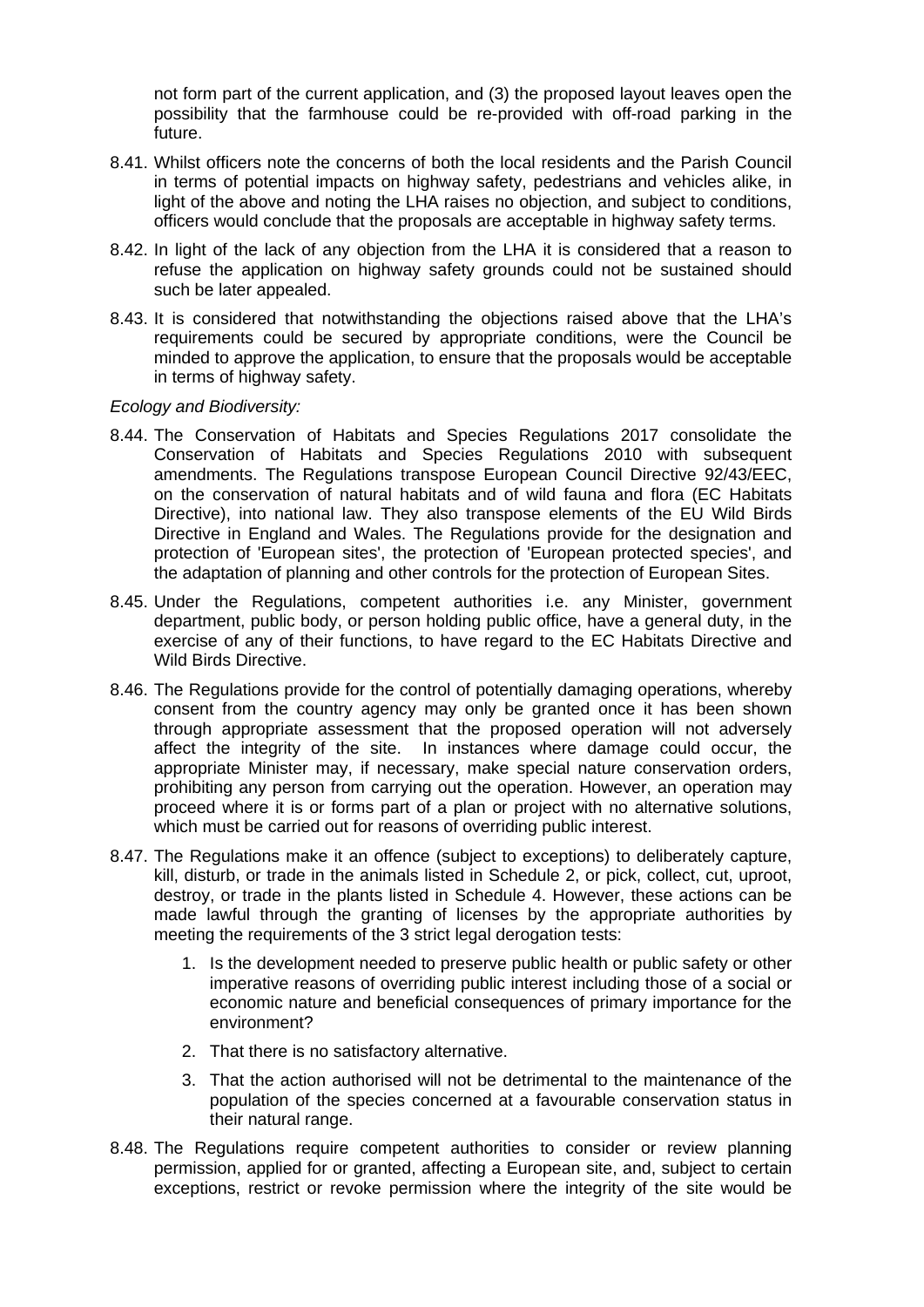adversely affected. Equivalent consideration and review provisions are made with respects to highways and roads, electricity, pipelines, transport and works, and environmental controls (including discharge consents under water pollution legislation).

- 8.49. Paragraph 170 of the NPPF states that planning decisions should contribute to and enhance the natural and local environment by (amongst others): a) protecting and enhancing valued landscapes, sites of biodiversity or geological value and soils; and d) minimising impacts on and providing net gains for biodiversity, including by establishing coherent ecological networks that are more resilient to current and future pressures.
- 8.50. Paragraph 175 states that when determining planning applications, local planning authorities (LPAs) should apply the following principles: a) if significant harm to biodiversity resulting from a development cannot be avoided, adequately mitigated, or, as a last resort, compensated for, then planning permission should be refused; d) development whose primary objective is to conserve or enhance biodiversity should be supported; while opportunities to incorporate biodiversity improvements in and around developments should be encouraged, especially where this can secure measurable net gains for biodiversity.
- 8.51. Paragraph 180 of the NPPF states that planning decisions should also ensure that new development is appropriate for its location taking into account the likely effects (including cumulative effects) of pollution on health, living conditions and the natural environment, as well as the potential sensitivity of the site or the wider area to impacts that could arise from the development. In doing so they should (amongst others) limit the impact of light pollution from artificial light on local amenity, intrinsically dark landscapes and nature conservation.
- 8.52. Policy ESD10 of the CLP 2031 lists measures to ensure the protection and enhancement of biodiversity and the natural environment, including a requirement for relevant habitat and species surveys and associated reports to accompany planning applications which may affect a site, habitat or species of known ecological value.
- 8.53. These polices are both supported by national policy in the NPPF and also, under Regulation 43 of Conservation of Habitats & Species Regulations 2017, it is a criminal offence to damage or destroy a breeding site or resting place, unless a licence is in place.
- 8.54. The Planning Practice Guidance dated 2014 post-dates the previous Government Circular on Biodiversity and Geological Conservation (ODPM Circular 06/2005), although this remains extant. The PPG states that LPAs should only require ecological surveys where clearly justified, for example if there is a reasonable likelihood of a protected species being present and affected by development. Assessments should be proportionate to the nature and scale of development proposed and the likely impact on biodiversity.
- 8.55. Natural England (NE)'s Standing Advice states that an LPA only needs to ask an applicant to carry out a survey if it's likely that protected species are:
	- present on or near the proposed site, such as protected bats at a proposed barn conversion affected by the development
- 8.56. The Standing Advice sets out habitats that may have the potential for protected species, and in this regard the site is in a rural location, with unmanaged grassland and mature natural boundary hedgerow and trees, and therefore has the potential to be suitable habitat for bats, breeding birds, badgers and reptiles.
- 8.57. In order for the LPA to discharge its legal duty under the Conservation of Habitats and Species Regulations 2017 when considering a planning application where EPS are likely or found to be present at the site or surrounding area, LPAs must firstly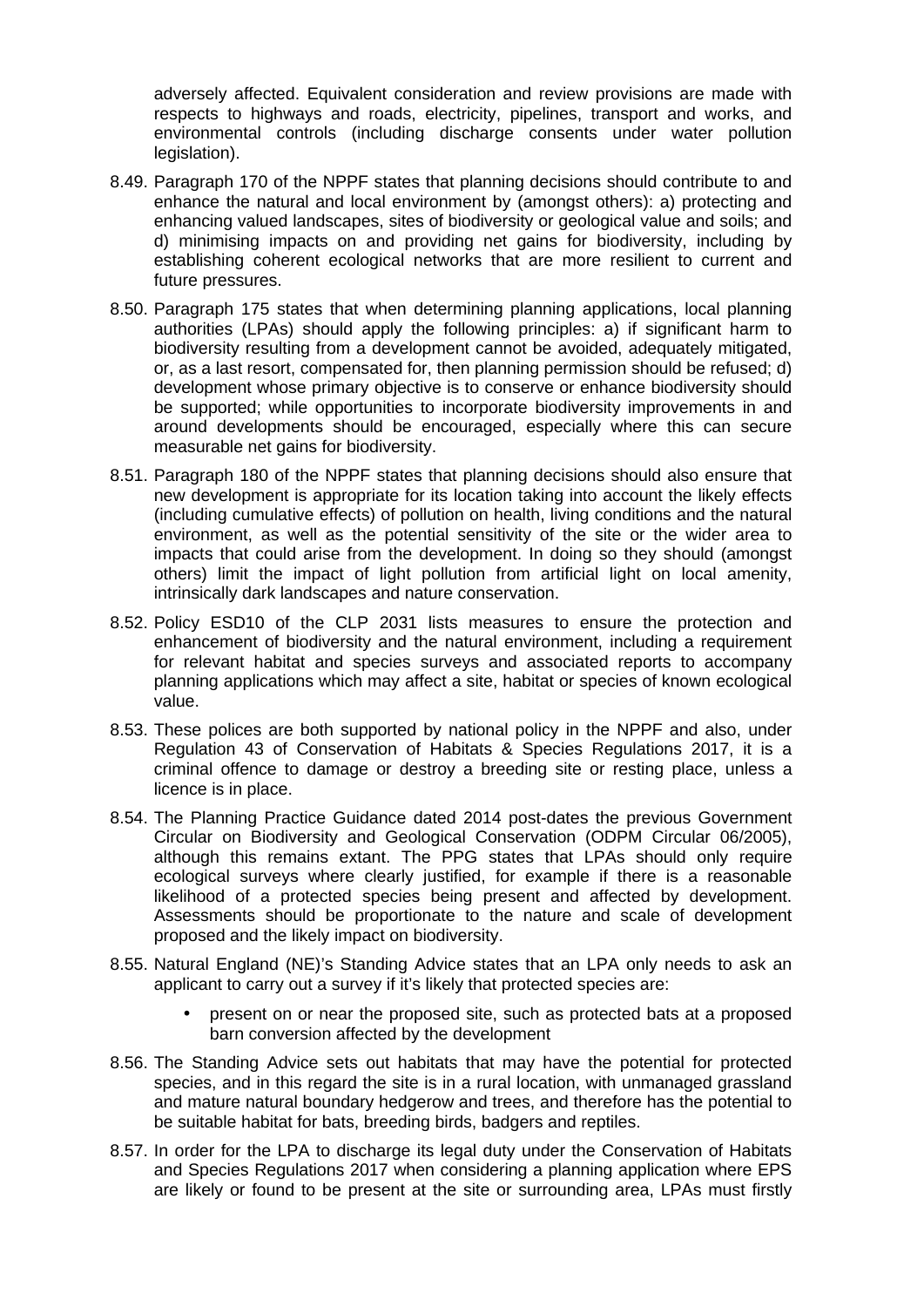assess whether an offence under the Regulations is likely to be committed. If so, the LPA should then consider whether NE would be likely to grant a licence for the development. In so doing the authority has to consider itself whether the development meets the 3 derogation tests listed above.

- 8.58. In respect of planning applications and the Council discharging of its legal duties, case law has shown that if it is clear/ very likely that NE will not grant a licence then the Council should refuse planning permission; if it is likely or unclear whether NE will grant the licence then the Council may grant planning permission.
- 8.59. The application is supported by a detailed Preliminary Ecological Appraisal (PEA) prepared by Ridgeway Ecology. The PEA identified that a Barbastelle bat was roosting within the L-shaped barn at the site and it is possible that bats may be roosting within other identified potential bat roosting features. The report also notes a badger sett (probably a main sett) in the north-east part of the site; swallows nesting at the site; the presence of large number of smooth newts in the swimming pool; a fox hole at the northern end of the steel-framed barn; further that reptiles and nesting birds other than swallows may be present within the site boundary.
- 8.60. The report recommends further survey work is for badgers and bats and acknowledges that a European Protected Species licence will be required to destroy the identified bat roost and a "licence to interfere with a badger sett for the purpose of development" must be obtained to permit the permanent closure of the badger sett. The report further sets out that replacement roost sites will be required for bats, an artificial sett will be required for badgers and nesting sites for swallows must be provided. In addition, the report identifies precautionary and mitigation measures.
- 8.61. The Council's Ecologist (CE) has assessed the submitted PEA report and whilst raised no objections, notes that a significant amount of further information including surveys and a development licence will need to be in place prior to any works commencing on site.
- 8.62. There are a number of protected species on site including Barbastelle bats which are classed as rare. Further bat surveys are required on site to confirm the status of the roost and check for other bat roosts or species. These surveys have not yet been done and whilst the suggested level of mitigation that is shown to be accommodatable on site is likely to be sufficient to obtain a licence, further mitigation may be required depending on the outcome of the additional surveys.
- 8.63. The CE advises the mitigation and best practice outlined in the PEA for reptiles, amphibians and other mammals be adhered to, this could be as part of a CEMP for biodiversity, but this again requires further information in identifying an additional waterbody to take any displaced amphibians. The CE further notes that ecological mitigation plan is generally fine and covers mitigation for swallows which were found on site – but again further details on enhancements are needed.
- 8.64. Whilst the CE advises that it should be possible to achieve mitigation on site and provide an acceptable level of enhancement, the development of the site necessitates relatively complicated mitigation and licences for badgers and bats. Officers consider that without knowing the extent of any potential impacts on protected species and their habitats the necessary mitigation is uncertain and therefore the Council cannot fulfil its statutory duty with regards to protected species and their habitats.
- 8.65. The CE also considers that the submitted information is also insufficient in terms of its detail as to proposed enhancements to demonstrate that the proposed development would provide a net gain in Biodiversity opportunities at the site rather than just mitigating loss that would be caused by the proposed development. Proposals require a full landscaping/planting scheme, to include the proposed pond, to be produced to also include the measures noted on the ecological mitigation plan but also integrated enhancements such as swift bricks.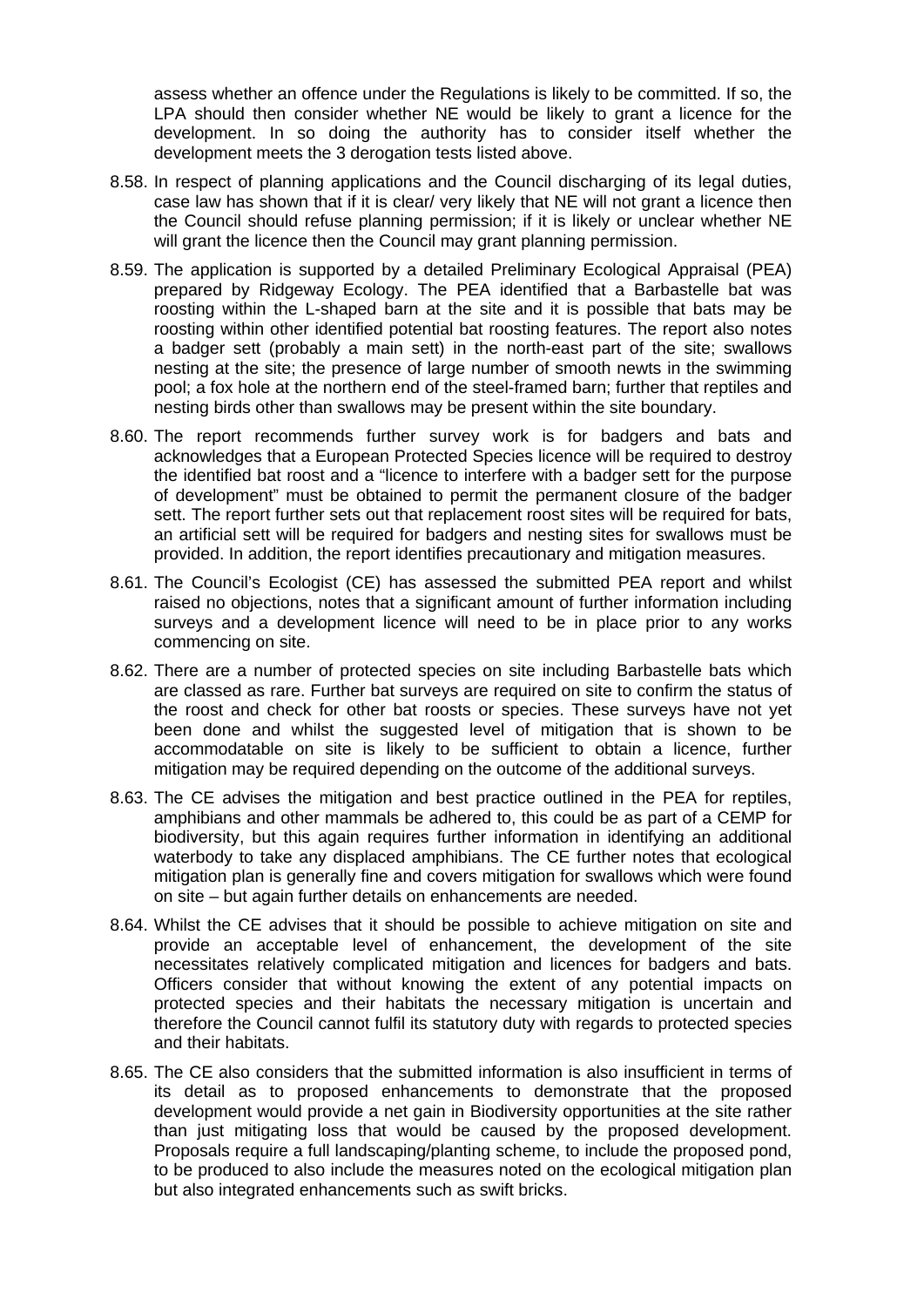8.66. It is considered that there is insufficient information to enable the LPA to appropriately and fully assess the impact on protected species and their habitats and to conclude that protected species would not be unacceptably harmed or any such harm mitigated against by the proposed development, and further that proposals would provide for a nett gain in biodiversity at the site; contrary to the provisions and aims of Policy ESD10 of the CLP 2031and Government guidance within the NPPF in respect of Conserving and enhancing the natural environment.

#### *Other Matters:*

8.67. The application is support by a Preliminary Investigation Report prepared by Ian Farmer Associates which identified a number of potential contamination risks associated with the previous site use and possible 'Made Ground' and recommends that some further work be carried out, particularly to confirm the presence, nature or extent of any contamination that may be present. The Council's Environmental Protection Team has assessed the detail of the submitted and report and whilst not objecting to the application recommends planning conditions to require further contaminated land assessment and to secure appropriate mitigation if the Council were minded to approve the application.

### **9. PLANNING BALANCE AND CONCLUSION**

- 9.1. The NPPF states that the purpose of the planning system is to contribute to the achievement of sustainable development. Paragraph 8 requires that the three dimensions to sustainable development (economic, social and environmental) are not undertaken in isolation, but are sought jointly and simultaneously.
- 9.2. The decision maker needs to undertake a balancing exercise to examine whether any adverse impacts of a development would be outweighed by the benefits such that, notwithstanding the harm, it could be considered sustainable development within the meaning given in the NPPF. In carrying out the balancing exercise it is, therefore, necessary to take into account policies in the development plan as well as those in the NPPF. It is also necessary to recognise that Section 38 of the Act continues to require decisions to be made in accordance with the development plan and the NPPF highlights the importance of the plan led system as a whole.
- 9.3. As set out in this report, whilst the proposals are considered acceptable in terms of highway safety, it is considered that by virtue of their siting, scale and design, and further resultant loss of an important boundary wall feature, the proposals would represent an inappropriate form of development which would cause harm to the character and appearance of the local area and the significance of adjacent heritage assets through change to their setting, and would fail to preserve the character and appearance of the Conservation Area. Further that it has not been demonstrated that the proposals can be considered acceptable in terms of ecology and biodiversity.
- 9.4. The proposals would make a contribution to the District's housing supply, to which weight should be given, though this contribution would be minor, and some shortterm economic benefits, though given the proposal would result in two additional dwellings the weight to be given to this benefit is limited.
- 9.5. Overall it is considered that the proposal's benefits would be significantly and demonstrably outweighed by the identified harm to the character of the area and the historic built environment as identified above.
- 9.6. The proposals are therefore considered contrary to the above-mentioned policies and as such the application is therefore recommended for refusal for the reasons set out below.